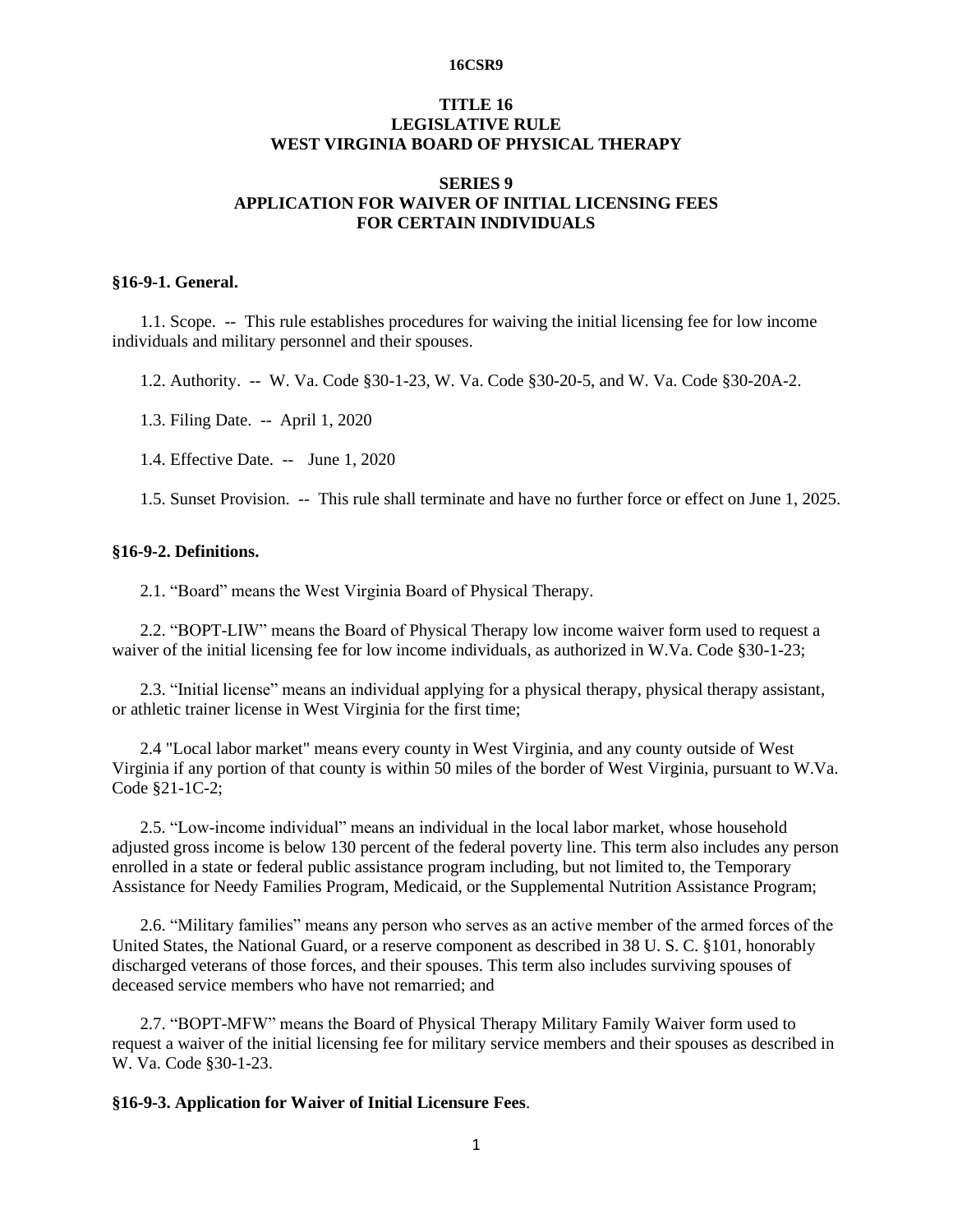#### **16CSR9**

3.1. An applicant seeking a low income or military family waiver of the initial licensing fee shall apply for licensure to the Board and provide the required documentation.

3.2. The Board shall provide the applicant with the application form and instructions for necessary documentation to submit with the license application requesting the low income or military family initial licensing fee waiver.

3.3. An applicant shall submit all required documentation to the Board, and upon the submission of a complete application, the Board shall review the application and issue a decision within 30 days of receipt of the completed application.

3.4. The Board may issue a license to an applicant who meets the requirements of W. Va. Code §30-20-1 *et seq*. and W. Va. Code §30-20A-1 *et seq*. and the rules promulgated by the Board, and the Board shall waive the initial licensing fee for an applicant that meets the requirement of "low-income individuals" or "military families" as defined in W.Va. Code §30-1-23.

#### **§16-9-4. Required Documentation for Waiver of Initial Licensure Fees**.

4.1. Individuals requesting a low income or military family waiver of initial licensure fees shall submit with the application the initial licensure waiver BOPT-LIW or BOPT-MFW form and the appropriate documentation as specified in this section.

4.2. To establish low income eligibility for the initial licensing fee waiver, an applicant shall submit to the Board evidence that the adjusted gross income of the household of the applicant is below 130% of the federal poverty level by submitting documentation of eligibility for:

4.2.1. Temporary Assistance for Needy Families Program;

4.2.2. Medicaid;

4.2.3. Supplemental Nutrition Assistance Program; or

4.2.4. A Federal Tax Return.

4.3. To establish military family eligibility for the initial licensing fee waiver, an applicant shall submit to the Board proof of qualifying military service and proof of eligibility as a qualifying spouse or surviving spouse, as follows:

4.3.1. A service member's DD-214 form;

4.3.2. A service member's NGB-22 form;

4.3.3. A service member's DD-1300 form; or

4.3.4. A copy of their current military orders; and

4.3.5. A copy of the marriage certificate with the qualifying service member, where applicable, the death certificate of the service member if the surviving spouse is applying for the military family waiver, and where applicable a notarized affidavit from the surviving spouse verifying the surviving spouse has not remarried.